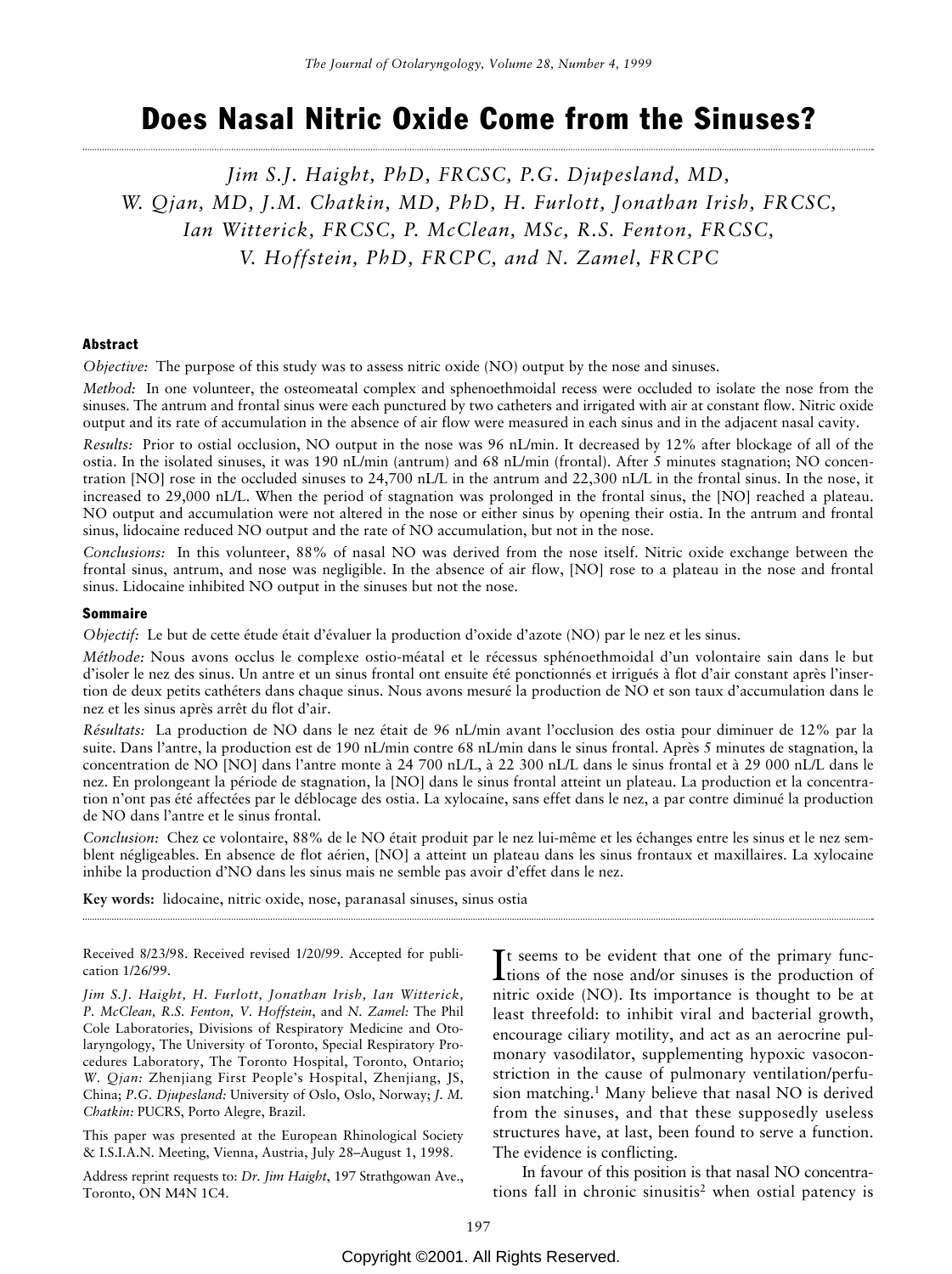reduced,3 possibly because NO cannot enter the nose. The epithelium of the maxillary, frontal, and sphenoid sinuses contain nitric oxide synthase (NOS), and much higher concentrations of NO are found in air drawn from the antrum than from the nose.<sup>4</sup> However, newborn infants have high nasal NO concentrations,<sup>5</sup> although they have virtually no sinuses. Ostial diameter is reduced by recumbency<sup>6</sup> but nasal NO concentrations do not fall.<sup>7</sup> Nitric oxide synthase is found in the human nasal epithelium.8

It is not known whether the adult nose actually releases NO into the air or whether it comes from the sinuses, whether the high concentration of  $NO<sup>4</sup>$  that has been found in the maxillary antrum is somehow limited or must escape into the nose for removal by ventilation, or if sinuses other than the antrum contain NO. To date, there have been no measurements of sinus NO output or rate of accumulation, or direct studies of the effect of ostial patency on NO exchange.

The sinuses are air-filled outgrowths from the nose, completely encased in bone except for a single small orifice, the ostium, which opens into the nose. Their air is stagnant. The sinuses are classified anatomically into four groups: the maxillary antrum and the frontal sinus, which are immediately accessible below the facial skin, and the deeper ethmoids and sphenoid. Our objectives were to determine (a) the NO output and (b) the rate of NO accumulation during a period of stagnation with no air flow in (1) the maxillary antrum and frontal sinus, while their ostia were occluded [\(Fig. 1\),](#page-2-0) [and \(2\)](#page-5-0) the nasal cavity, while access to sinus NO was prevented by occlusion of all the sinus ostia, and, finally, to study the exchange of NO through the patent frontal sinus ostium.

## Materials and Method

# Subject

One of the authors acted as the subject for this study. The volunteer was a 53-year-old man with mild psoriatic arthritis controlled by indomethacin and taking prevachol to lower cholesterol. He was otherwise well and had no nasal pathology either by history or examination, apart from a mildly deviated septum. The configuration of the septum made insertion of pledgets difficult on the right side.

#### Nitric Oxide Analysis

A rapid-response chemiluminescent NO analyzer (Sievers 280, Boulder, CO) was employed. A daily 2-point calibration was performed, first with 100% nitrogen for 0, then with an analyzed standard gas for the span (1600 nL/L NO, balance nitrogen, from Praxair, Mississauga, ON). The lower detection limit for this analyzer was 1 nL/L. The built-in pump of the analyzer sucked with a constant flow of 0.2 L/min. Zero and span gases were checked on each experimental day. This was attached by side arm to the air withdrawn from the nose or sinus. The digitized data were stored in the memory of an IBM PC computer. Nitric oxide concentrations were displayed constantly in real time both by rapid electronic read-out and graphically against time on the screen of the computer monitor.

The NO concentration (nL/L) in the ambient air was subtracted from the measured concentration. This was multiplied by the air flow (L/min) to yield the NO output (nL/min). Three determinations of NO output at steady-state plateaus (10 sec), which differed by less than 5%, were averaged. The units, nanolitres per litre (nL/L), correspond exactly to parts per billion (ppb).

Air flow through the nose or sinus was maintained by constant volume pump and monitored on a rotameter (Matheson Gas Products, Whitby, ON) throughout the experiments. Room air was used for the gaseous perfusate. Its NO concentration was measured every time a reading was taken. The air flow through the nose was 3 L/min for the unilateral measurements (see [Fig. 1\)](#page-2-0) and 6 L/min for the bilateral (vide infra). Flows of less than 3 L/min yield submaximal results in the adult nose (see Discussion).

A range of flows was tried in both the antrum (0.2–6 L/min) and the frontal sinus (0.2–2 L/min). The calculated NO output results did not vary with the flow so a comfortable value was selected of 3 L/min in the antrum and 0.2 L/min in the frontal sinus, which had smaller cannulas.

#### Sampling Method

*Sinuses.* In both the antrum and the frontal sinus, the natural ostium was occluded and two artificial orifices created by puncture [\(see Fig. 1\).](#page-2-0) Room air entered through one and was aspirated from the other for analysis.

*Nose.* In the nose, NO output was measured from one (unilateral) or both sides (bilateral). In the former, room air entered the mouth and was withdrawn from the nose [\(see Fig. 1\).](#page-2-0) The subject held his breath by glottic closure. A pump was connected to each nostril by a nozzle and each pump individually adjusted so that slight differences in pressure compensated for the asymmetries in resistance to yield the same air flow through the two sides.<sup>9</sup> For the bilateral measurements, room air entered through one nostril and was aspirated from the other by a pump, while the soft palate was closed by blowing against a corked mouthpiece.<sup>10</sup>

## Nitric Oxide Concentration After a Period of Stagnation (With No Air Flow)

*Sinuses.* The sinus was washed out with room air using the pump. The cannulas into the sinuses were closed. After a recorded time period of stagnation, NO was withdrawn for analysis. The initial peak [NO] was recorded as a measure of the accumulated [NO] in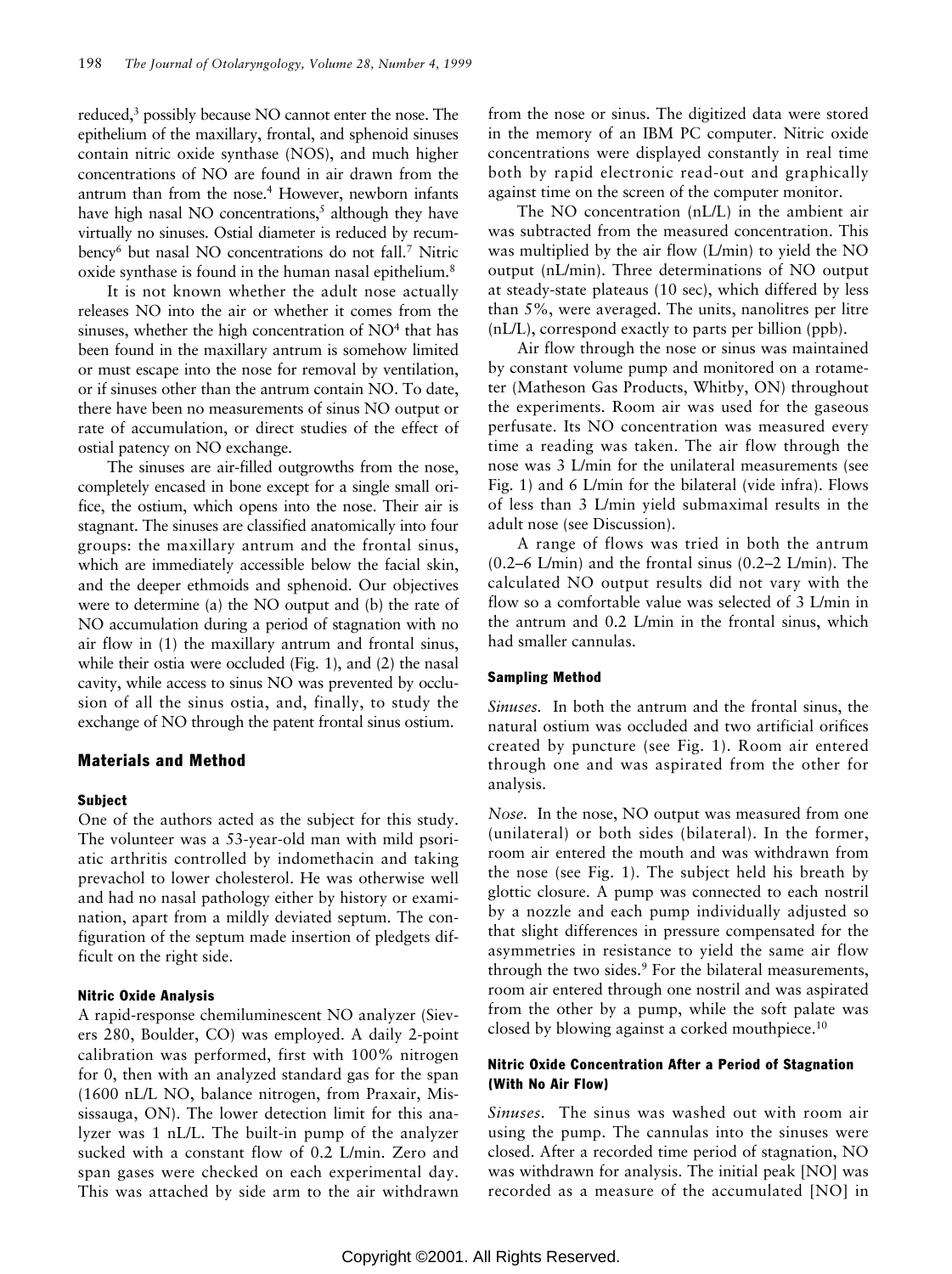<span id="page-2-0"></span>nL/L, within the cavity. This was done for both the frontal and maxillary sinuses with the ostia occluded and open. In the frontal sinuses, readings were also made with the ostium occluded and one cannula open to room air (NO 30 nL/L). The period of stagnation was usually 5 minutes [\(Table 1\).](#page-3-0)

*Nose.* In the nose, stagnation for up to 15 minutes was achieved by plugs in the anterior nares, while the soft palate was closed by pressure applied transorally via a rolled  $10 \times 10$  cm gauze on a hemostat. The subject breathed through the mouth. The saliva dripped from the lips so that swallowing was unnecessary. Nitric oxide was measured by the bilateral technique (above) but without release of palatal pressure. The test was repeated four times at 5 and 15 minutes. Because of the possibility of leaks around the velum, the highest [NO] are presented.

#### Method of Blockage of the Ostia

The left middle turbinate was infractured and cotton, moistened with xylometazoline and lidocaine, was pressed into the sphenoethmoidal recess (SER) to block the ostia of the posterior group of sinuses. More moist cotton was wedged laterally along the entire length of the middle meatus to occlude the ostia of the osteomeatal complex (OMC). This was performed under endoscopic control by sinus surgeons whose search for an accessory ostium made with angled fiberoptic endoscopes was negative. The position of the pledgets was checked endoscopically prior to their removal at the end of the experiment to ensure continued proper placement. The approximate position of the frontal and maxillary ostia can be seen in Figure 1.

Previous computed tomography (CT) and magnetic resonance imaging (MRI) scans on our subject had demonstrated a nasofrontal duct to the middle meatus and, endoscopically, no orifice was identified above or anterior to the middle meatus. Therefore, it seemed probable that his nasofrontal duct opened into the middle meatus.

#### Permeability of the Pledgets to Nitric Oxide

The cotton pledgets used to block the osteomeatal complex and SER were tested for low permeability to NO. The pledgets were soaked in lidocaine and xylometazoline. Sixty-mL syringes with 9-mm spouts were filled with air from a cylinder containing 1600 nL/L of NO in nitrogen. Their orifices were plugged with the pledgets. They were left in room air with a monitored NO concentration of about 30 nL/L for 5 hours before their gas content was drawn through the NO analyzer at 0.2 L/min. The change in NO concentration was minimal.

#### Method of Sinus Puncture

Both sinuses were punctured under local anaesthesia.

In the maxillary antrum, one cannula (1.4 mm ID) was passed through the inferior meatal wall and the other (4.0 mm ID) through the incisive fossa (see Fig. 1).

In the frontal sinus, two identical cannulas (1 mm ID) were used after the bone of the supraorbital ridge had been drilled for access.

The maxillary and the frontal sinuses were studied about 2 months apart to allow nasal and sinus recovery. In the antrum and frontal sinus, surgical proficiency was deemed particularly desirable as we did not wish to bruise the ostia or squeeze lidocaine and xylometazoline into the sinus.

In the antrum, endoscopic examination confirmed the ostial obstruction by cotton and the presence of healthy mucosa, as well as the absence of free fluid from the placement of the moist pledget. In the frontal sinus, x-rays were used instead.

# Lidocaine and Xylometazoline

Lidocaine 2% (0.5 mL) and xylometazoline 1% (1.0 mL) were instilled separately into the antrum and frontal sinus through one of the cannulas. The head was tilted into various positions to improve mucosal exposure and the residuum drained out through the cannulas. No residual fluid level was seen by endoscopy or on sinus x-rays.

#### Experimental Sequence

*Prepuncture.* Prior to puncture of the sinuses, baseline measurements of NO output were made bilaterally and unilaterally, and the nasal NO accumulation studies completed (see above). The effect of lidocaine and of xylometazoline separately and together on nasal NO



Figure 1 X-ray of sinuses. Added are the four cannulas, direction of air flow, soft palate, and position of ostia. Shown is method of irrigation of frontal sinus, maxillary antrum, and left side of nose for unilateral nasal measurements.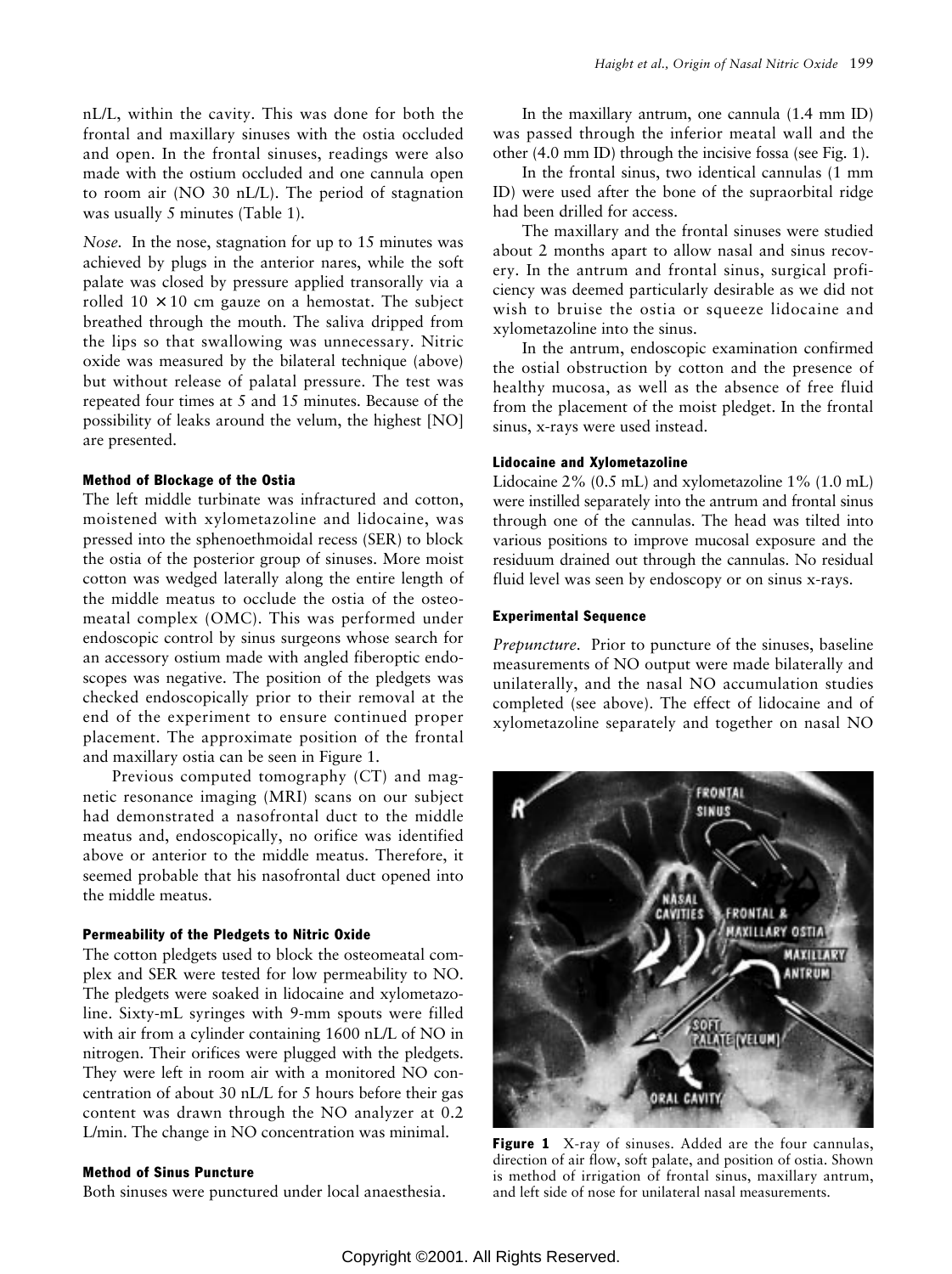|                        |                       | <b>Nasal Cavities</b>   |                          | Frontal Sinus (3L/Min) |                  |                 | Antrum (0.2L/Min) |                  |
|------------------------|-----------------------|-------------------------|--------------------------|------------------------|------------------|-----------------|-------------------|------------------|
|                        |                       | Ostia<br>Open           | Ostia<br>Closed          | Ostium<br>Open         | Ostium<br>Closed | Cannula<br>Open | Ostium<br>Open    | Ostium<br>Closed |
| No Output (nL/Min)     |                       |                         | Unilateral Nose (3L/min) |                        |                  |                 |                   |                  |
| Before X or L          |                       | 96                      |                          |                        | 68.4             |                 |                   | 192              |
| After L only           |                       | 94                      |                          |                        | 21.7             |                 |                   |                  |
| After X and L          |                       | 85                      | 75                       |                        | 15.6             |                 | 10                | 13               |
|                        |                       | Bilateral Nose (6L/min) |                          |                        |                  |                 |                   |                  |
| After X and L          |                       | 145                     | 130                      | 22.5                   | 21.6             |                 |                   |                  |
| After X and L          | Nose breathing        |                         |                          | 18.6                   |                  |                 |                   |                  |
| After X and L          | Mouth breathing       |                         |                          | 19.8                   |                  |                 |                   |                  |
| After X and L          | High frontal [NO]     | 129                     |                          |                        |                  |                 |                   |                  |
| After X and L          | Low frontal [NO]      | 151                     |                          |                        |                  |                 |                   |                  |
| After X and L          | High nasal [NO]       |                         |                          | 37.6                   |                  |                 |                   |                  |
| After X and L          | Low nasal [NO]        |                         |                          | 37.6                   |                  |                 |                   |                  |
| No Accumulation (nL/L) |                       | <b>Bilateral Nose</b>   |                          |                        |                  |                 |                   |                  |
| Before X or L          | $5 \text{ min}$       | 29,000                  |                          |                        | 22,300           | 21,900          |                   | 24,700           |
| Before X or L          | $15 \text{ min}$      | 24,000                  |                          |                        | 28,000           | 28,050          |                   |                  |
| After L only           | 5 min                 |                         |                          |                        | 6,410            |                 |                   |                  |
| After X and L          | 5 <sub>min</sub>      |                         |                          |                        | 5,296            |                 | 405               | 403              |
| After X and L          | 5 min nose breathing  |                         |                          | 9213                   |                  |                 |                   |                  |
| After X and L          | 5 min mouth breathing |                         |                          | 9392                   |                  |                 |                   |                  |

<span id="page-3-0"></span>Table 1 Nitric Oxide Output and Accumulated Nitric Oxide After Stagation

Italics in first column represent results prior to xylometazoline (X)and lidocaine (L). Italics in the second column represent results of nose versus mouth breathing. [NO] can be calculated by dividing output by flow (in parentheses).

output was determined as they were required for access to the sinus ostia.

*Puncture.* The experimental sequence will be clarified by reference to Table 1 and the procedures by [Figure 1.](#page-2-0)

While all of the sinuses was occluded by the cotton in the OMC and SER, the NO output by the nose was determined. Likewise, sinus measurements of NO output and rate of accumulation were concluded. These are italicized in the table's first column for ease of reference.

The antrum was punctured some weeks before the frontal and additional tests conducted on the latter. In the frontal sinus [\(see Fig. 1\),](#page-2-0) the stagnation study was duplicated with one cannula open.

In the antrum, lidocaine and xylometazoline were inserted together and NO output and rate of accumulation measurements repeated. In the frontal sinus, the same measurements were completed after lidocaine and then again after the addition of xylometazoline.

*Pledgets Removed but Not the Cannulas.* The two cannulas into the sinus were left in place [\(see Fig. 1\)](#page-2-0) to provide access to the sinus. The occluding pledget in the sinus ostium was removed, leaving the sinus open to the nasal cavity. This enabled measurement of sinus NO (output or accumulation) while nose or mouth breathing—a test of ostial function. It was performed on the frontal sinus and is italicized in the second column of the table. In the antrum, only nose breathing was used.

Conversely, it permitted measurement of nasal NO output when the concentration of NO in the sinus was artificially raised or lowered. To alter the NO concentration in the frontal sinus, NO of 1600 nL/L or 30 nL/L was pumped through it at 0.2 L/min. Ipsilateral nasal NO output was measured.

The last test was repeated in reverse: the [NO] in the nose was raised by mouth breathing or lowered by nasal hyperventilation (20 breaths per min). Meanwhile, frontal sinus NO output and accumulation were measured.

*Volume of Sinus and Nasal Cavities.* The volume of saline required to fill each of the sinuses was measured. This was more accurately accomplished in the antrum, whose ostium is near its roof, than in the frontal, which drains from its floor. The nasal volume was assessed by acoustic rhinometry (Rhin2100, RhinoMetrics A/S, ynge, Denmark).

#### Results

#### Prepuncture

During 5 minutes of nasal stagnation without air flow, the [NO] in the nose accumulated to a high level (see Table 1). This was not increased by prolongation of the stagnant period by a further 10 minutes (see Table 1).

The table shows that nasal NO output was not affected by lidocaine but was reduced by about 10% by xylometazoline.

#### Puncture

After the OMC and SER had been obstructed, nasal NO output decreased by about 12% (see Table 1).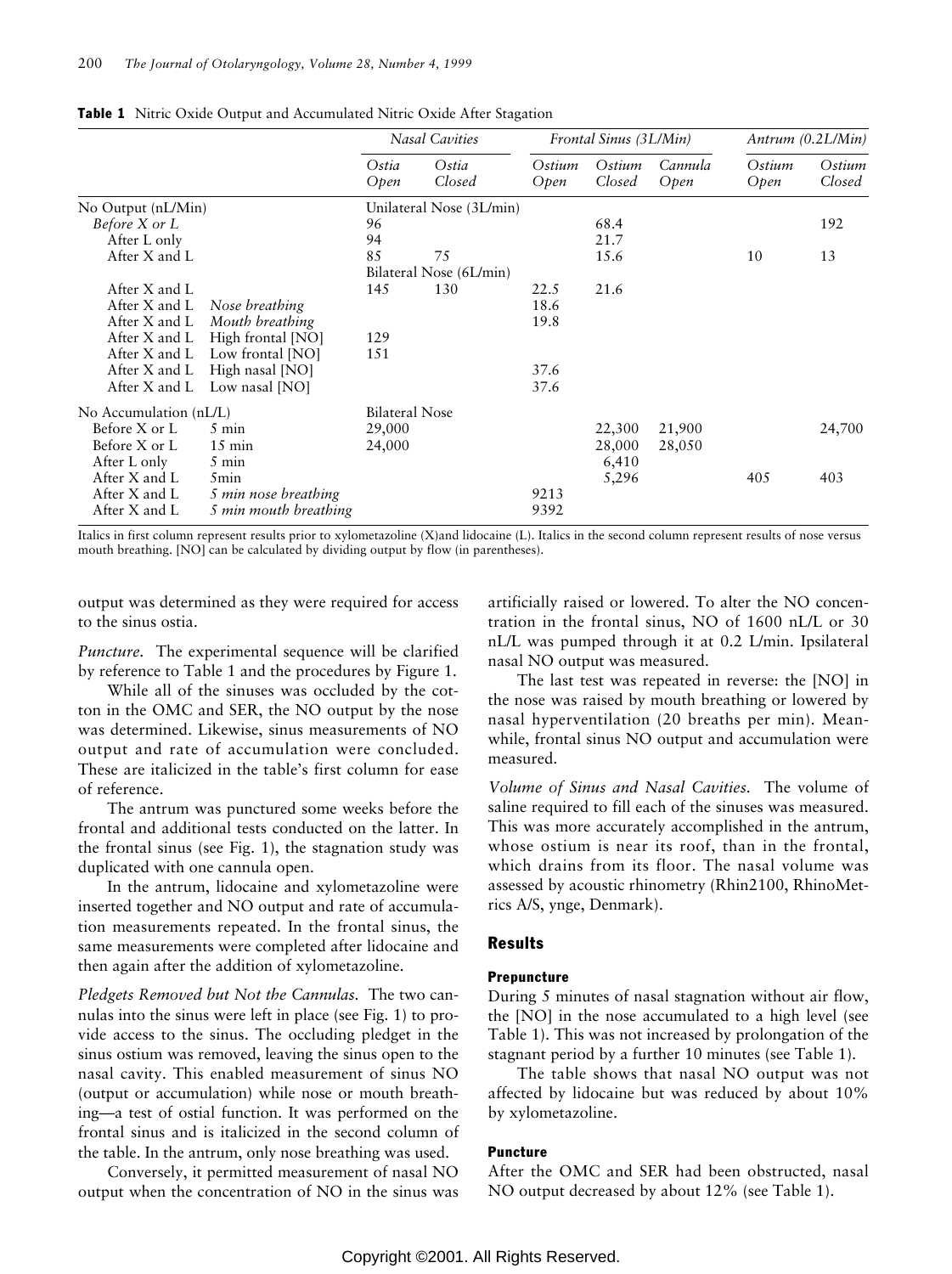The NO output of the frontal sinus was found to be slightly less than that of the nose but that of the maxillary antrum was substantially greater than in either the nose or frontal sinus [\(see Table 1\).](#page-3-0)

After 5 minutes stagnation, the [NO] in the antrum had risen to 24,700 nL/L and the concentration in the frontal sinus to 22,300 nL/L. These figures were of a similar order of magnitude to those observed in the nose after an identical time period [\(see Table 1\).](#page-3-0)

In the frontal sinus, the [NO] reached a plateau within 10 minutes with no further increase with time [\(Fig. 2\).](#page-5-0) When one cannula was left open to room air, with a [NO] of 30 nL/L, this did not reduce the rate of NO accumulation or lower the plateau [\(see Fig. 2\).](#page-5-0)

In the frontal sinus, the insertion of lidocaine decreased its NO output by 78%. The addition of xylometazoline brought it down by a further 5%. In the antrum, the NO output fell to 93% of its initial value after lidocaine and xylometazoline [\(see Table 1\).](#page-3-0)

The [NO] reached during a period of stagnation in the frontal sinus after lidocaine was also lower than it had been before [\(see Table 1\).](#page-3-0) This was observed also in the antrum after lidocaine and xylometazoline.

## Pledgets Removed But Not the Cannulas

Neither nose nor mouth breathing affected the [NO] or its output in the frontal sinus. This is italicized in the second column of [Table 1.](#page-3-0) Likewise, in the antrum, these parameters were not altered when the sinus was opened to room air during nose breathing.

When the [NO] in the frontal sinus was artificially increased, the NO output of the nose did not rise, nor did it fall when sinus NO was lowered. The converse also held; sinus NO output was not altered by changes in nasal NO concentration [\(see Table 1\).](#page-3-0)

## Volume of Sinus and Nasal Cavities

The volume of the maxillary sinus was 14 mL, and that of the frontal sinus was 5 mL. The volume measurements confirmed that the ostia of both the frontal and maxillary sinuses were patent at the end of the experiments as liquid escaped into the nose.

The acoustically derived volume of the nose and nasopharynx was 20 mL.

# **Discussion**

The findings challenge the current opinion that nasal NO originates mainly from the sinuses. To our knowledge, this is the first study of NO exchange through the sinus ostia. It is also the first to determine the NO output by any sinus, or to show that under stagnant conditions, NO accumulation in a sinus reaches a plateau, or to demonstrate the suppression of sinus NO output by lidocaine. The findings remain to be confirmed on a larger population sample.

## Data Reliability

Anatomy. The work of Lang<sup>11</sup> and Van Alyea<sup>12</sup> suggest that our pledgets would have blocked almost all of the sinus ostia. Only the small agger nasi cells and possibly a few posterior ethmoidal cells might have escaped. Anatomically, they represent only a small fraction of total sinus surface area and volume.

*Ostia.* Impregnated cotton placed in the middle meatus has been demonstrated by plethysmography<sup>13</sup> to block air movement through the maxillary ostium.

*Measurements.* The ideal air flow to achieve the maximum NO output in the sinuses is not known. In the nose, use of a flow rate in excess of 2 L/min is critical to the measurement of maximum NO output, $9,14$  probably because of the relatively complex anatomy and aerodynamics. In the antrum, a range of flows were employed from 0.2 to 6 L/min without alteration in calculated NO output. Probably, the anatomic simplicity of the sinus explains this.

Nasal volume does not alter NO output provided that the flow is adequate.<sup>7</sup> No formal study of the effect of sinus volume on NO measurements exists to our knowledge.

# How Representative Was Our Subject?

One subject is a small sample, and the applicability of our results to the population at large will need investigation. Anatomic $11$  and xenon washout studies, respectively, show much variation in ostial size and functional patency.15,16

## Nitric Oxide Output by the Sinuses

The aspiration of air from the maxillary antrum has shown it to contain NO in concentration significantly greater than the nose.<sup>4</sup> Unfortunately, the technique could give only a rough idea of relative [NO] for two reasons. First, aspiration from a sinus cavity by needle puncture entrains air through the ostium. This produces an artificially low [NO]. Second, without knowledge of the rate of aspiration, NO output cannot be calculated. The circumvention of this problem requires closure of the ostium and the creation of two puncture holes through which air can be pumped at a standard flow. This method was adopted for the present investigation.

It was found that both the frontal sinus and the maxillary antrum release NO but at very different rates. In our subject, NO output in the frontal sinus was lower than in the nose, but in the maxillary antrum it was substantially greater. This probably reflects differences in surface area and enzymatic activity. In the sinuses studied to date (antrum, frontal, and sphenoid), inducible NOS (iNOS) activity is markedly higher than in the nose4 and has some of the characteristics of constitutive NOS (cNOS).17 Therefore, in health, the sinuses would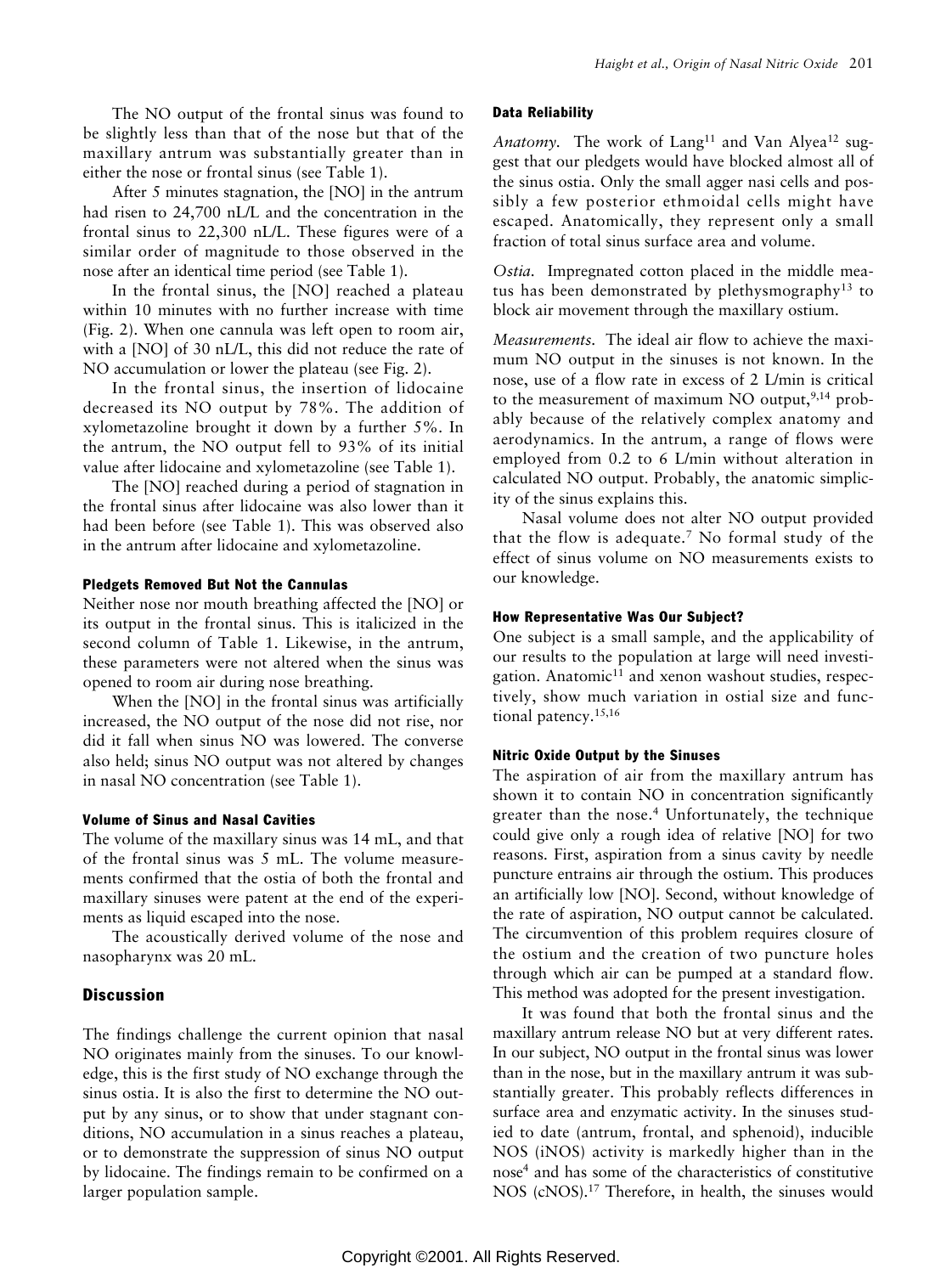<span id="page-5-0"></span>be expected to generate more NO than the nose. However, the nose has a substantially larger surface area than the sinuses $18$  and is constantly exposed to pathogens, allergens, and irritants, which may set in motion and maintain some activation of iNOS in the anatomic areas principally exposed to them.

Based on our data, the NO output per square centimeter of epithelium was about 6 nL/cm2/min in the antrum. This assumes that our antrum had a surface area equal to another of near identical volume.18 A similar argument yields figures of about 2 nL/cm<sup>2</sup>/min for the frontal sinus and  $0.5$  nL/cm<sup>2</sup>/min for the nose.

The accumulation of NO in the frontal sinus to a stable maximum and the inhibition of its NO output by lidocaine are both new findings. Clearly, there exists some system of NO control. This might be just an equilibrium between output and removal or something less simple. Currently, it is a matter for speculation.

#### A Stagnant Nitric Oxide Plateau in the Antrum and Nose?

Nitric oxide levels in the frontal sinus reached a plateau (see Fig. 2).

Unfortunately, this test was not performed on the antrum. Nevertheless, it seems possible that a comparable system of equilibration does exist. It is otherwise hard to explain why this sinus and the frontal reached similar [NO] after 5 minutes stagnation when the NO output in the former is three times greater.

In the nose, the accumulated [NO] after 15 minutes of stagnation (without air flow) was no greater than after 5 minutes. Therefore, it seems likely that an equilibrium also exists in the nose. A similar conclusion was reached in studies in which the nose was perfused with high  $[NO]$ .<sup>19</sup>

#### The Nose Itself Produces Nitric Oxide

The current opinion is that nasal NO originates mainly from the sinuses. High [NO] are found in the nose, but



Figure 2 Nitric oxide accumulation rate in frontal sinus with blocked ostium. The effect of leaving one cannula open to room air is also shown.

those in the maxillary antrum are substantially greater.4 The injection of ambient air into the antrum raises nasal [NO] presumably by forcing sinus air into it. Finally, the aspiration of air from the sinus lowers the nasal [NO],<sup>20</sup> possibly by reducing NO diffusion into the nose or by the inevitable augmentation of nasal air flow. Our findings challenge the interpretation of these data. In our volunteer, nasal and sinus NO behaved as if they were largely independent: when all of the sinus ostia were blocked, nasal NO output dropped by only 12%, suggesting that about 88% was released in the nose. Likewise, maxillary and frontal NO accumulated no more rapidly when their ostia were occluded than when they were patent, even though gaseous exchange was encouraged by nose breathing.

This is compatible with the enzyme data. Although epithelial NOS activity is weaker in the nose than in the sinuses,<sup>4</sup> the nasal surface area is considerably larger.18 The enzyme is found in both the human sep $tum<sup>8</sup>$  and turbinates<sup>21</sup> as iNOS<sup>22</sup> and possibly cNOS<sup>23</sup> It may also be released from afferent or efferent nerves to nasal glands and vessels because these contain the enzyme, $8,21,23$  and 40% of NO is neuronally derived in the subglottic airway of mice.<sup>24</sup>

## Gas Exchange Through the Frontal Sinus Ostium

Most work on the sinus ostia has been done on the maxillary antrum. In the frontal sinus, anatomic $11$  and functional variations $15,16$  are substantial.

Three forces are thought to ventilate the sinuses. In the antrum, the most important is the intranasal pressure, which fluctuates in phase with each resting breath by approximately 100 Pa or 1 cm of water. Hence, in the maxillary antrum, gaseous exchange through the ostium during nose breathing is twice that in mouth breathing.<sup>25</sup> We performed this test in the frontal sinus but there was no evidence that [NO] was altered by the route of ventilation. Hyperpnea, which was used to lower nasal [NO] in our study [\(see Table 1\),](#page-3-0) markedly increases gaseous exchange between the nose and antrum<sup>26</sup> but did not change the [NO] in the frontal sinus [\(see Table 1\).](#page-3-0)

The other two forces are diffusion and arterial pulsation.<sup>27,28</sup> In the antrum, these forces are relatively minor,<sup>26</sup> but they might be more important in smaller sinuses such as the frontal. They were assessed in our present study with the frontal sinus ostium occluded. When the sinus was left open to room air ([NO] 30 nL/L), via one cannula, the rate of NO accumulation did not differ from when it was closed (see Fig. 2).

Antral ventilation is greatly influenced by anatomic variations, $29$  and it is reasonable to expect the same of the frontal.

#### Lidocaine

Lidocaine inhibited sinus NO output and had no effect on nasal output.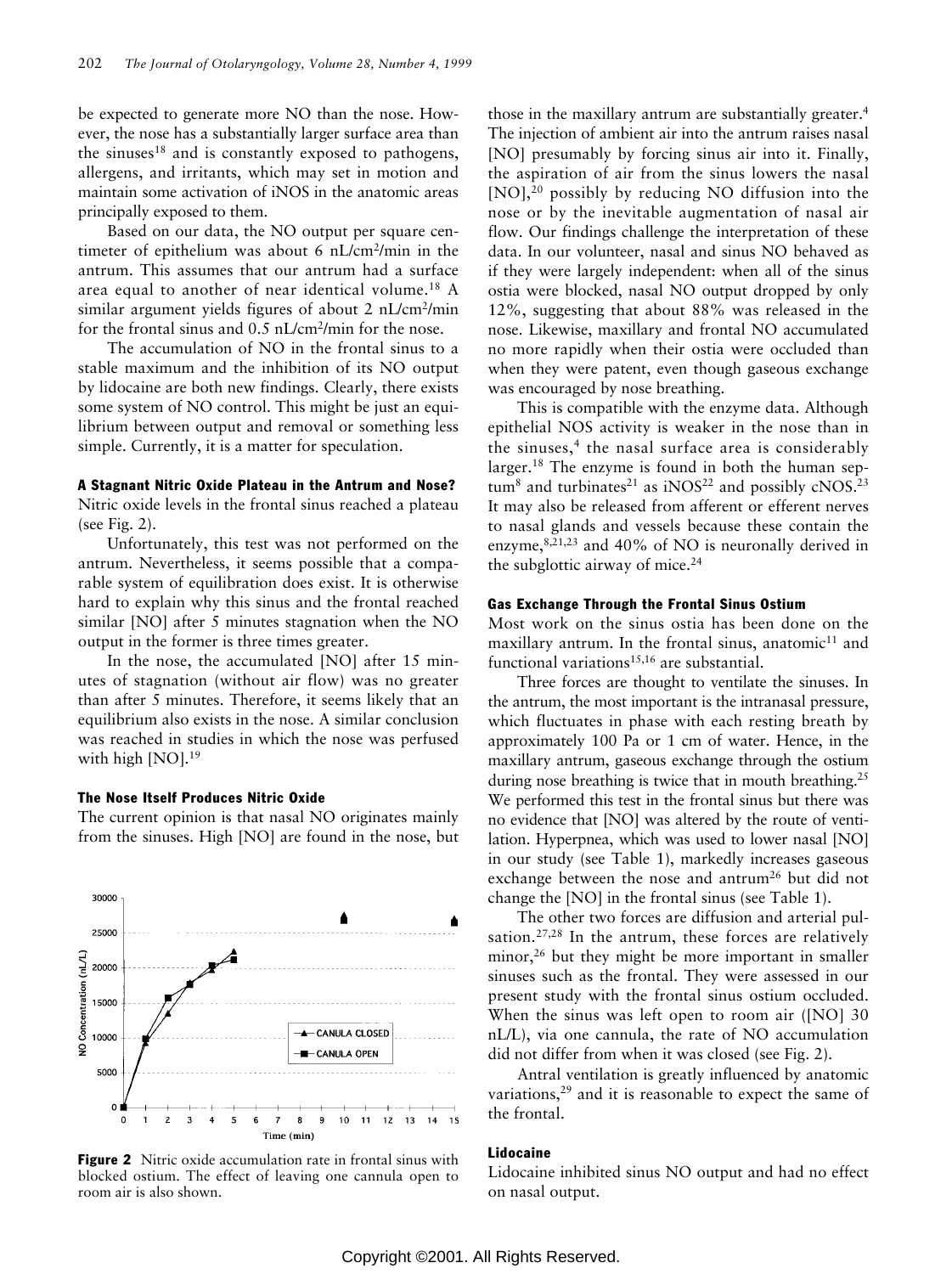#### Possible Physiologic and Clinical Significance

*Sinuses.* The function of the sinuses has long been a mystery. Our findings make it seem unlikely that they are there to provide the nose with NO. Whatever their function, their large volumes and small ostia present a potential drainage problem. This is more acute in the antrum than in the frontal sinus because it is larger and its drainage counter to gravity. It relies on cilia to lift its secretions to the ostium for clearance and ciliary beat frequency is increased by NO.<sup>30,31</sup> Possibly, its elevated [NO] reflect this need. Its high NO output may possibly enable it to compensate quickly for any reduction in ciliary activity.

The antrum also lies below and within the drainage path of the anterior ethmoid air cells where most sinus infections begin. In the initial stages, these are often viral, and later bacterial. Nitric oxide exhibits both antiviral<sup>32</sup> and antibacterial properties.<sup>33</sup> Hence, the antrum's high NO output might serve as a defense against infection. When infection drains to the antrum and its NO is broken down into free radicals,<sup>34</sup> its [NO] would be expected to fall. Possibly, its high rate of NO output buys it time while its iNOS is activated.

The nasofrontal duct usually opens above the ethmoids and its drainage is assisted by gravity. Its lower NO output would seem to reflect this advantage.

At high concentrations, NO becomes cytotoxic.<sup>35</sup> This explains the need for a controlled maximum.

*Nose.* Early in an upper respiratory tract infection, the nasal mucosa engorges and the nose becomes obstructed. The subject switches to oral breathing.<sup>36</sup> Nasal ventilation is restricted and NO rapidly accumulates (see [Table 1\).](#page-3-0)37 This defense mechanism anticipates the tardier but more potent induction of iNOS<sup>38,39</sup> by interleukins, for instance.

Nasal obstruction also results from physiologic causes like the nasal cycle $40$  and lateral recumbency. $41$ These may serve to enhance the nose's function as a filter. Pathogens and particles adhere to the nasal surface on the ventilated side; this later obstructs. Nitric oxide then accumulates, enhances ciliary clearance, and cleanses by its antibacterial/antiviral activity.

During the nasal cycle, unilateral minimal ventilation may endure for hours—hence the need for a controlled maximum [NO] in the nose.

Nitric oxide exhibits tumoricidal activity<sup>42</sup> and is released in quantity only as far back as the nasopharynx. There, the ciliated Schneiderian epithelium ends, giving way to the tougher surface of the upper digestive tract.43 Might the peculiar pathology of nose and sinuses, the invert papilloma, the relative lack of malignancy be attributable to NO?

Nitric oxide in the nose is removed by ventilation and its concentration is highly flow dependent.<sup>9,14</sup> It is used by the lower airways as an aerocrine transmitter to help match ventilation to perfusion.44,45 In nasal infection, this is reduced because of increased oral breathing. Perhaps this explains why some people find a blocked nose so intolerable, even to the point of giving themselves rhinitis medicamentosa.

## Possible Surgical Significance

Sinus surgery aims, as far as possible, to maintain or restore normal function. When a sinus is marsupialized, its mucosa is exposed to the passage of air. Nasal NO output might be expected to rise; however, preliminary studies suggest that it does not.<sup>9</sup> Clearly, more work is needed.

The ethmoids are among the most commonly operated sinuses. But our investigation sheds little light upon them except to demonstrate that their contribution to nasal NO output is small.

Our data suggest that in health, at least some sinuses have a similar [NO] maximum or plateau, which they achieve through widely different NO outputs.

# Acknowledgement

This work was performed as part of ongoing research at The Respiratory Research Laboratory and The Phil Cole Upper Airway Laboratories, University of Toronto. It was supported by the University Departments of Otolaryngology, University of Toronto at St. Michael's Hospital, the Mt. Sinai Hospital (Saul Silverman Family Foundation and CISEPO), Temmy Latner/Dynacare and Hospital for Sick Children, as well as by the University Departments of Respiratory Medicine, University of Toronto at St. Michael's Hospital, and The Toronto Hospital. Furthermore, the authors wish to express their gratitude to the departments of ENT and respirology at St. Michael's Hospital, A.M. Noyek, and W. Crysdale, as well as The China Scholarship Council (CSC), People's Republic of China, The Norwegian Research Council, Norway, and Coordenadoria de Aperfeicoamento de Pessoal de Ensino Suoerior (CAPES), Brazil, the Isabel Silverman Canadian International Exchange Program. A special thanks to Dr. P. Cole for his help in reviewing the manuscript and for his ongoing interest and suggestions.

# References

- 1. Lundberg JON, Lundberg JM, Settergren G, et al. Nitric oxide, produced in the upper airways, may act as an "aerocrine" fashion to enhance pulmonary uptake in humans. Acta Physiol Scand 1995; 155:467–468.
- 2. Lindberg S, Cervin A, Runer T. Nitric oxide production in the upper airways is decreased in chronic sinusitis. Acta Otolaryngol (Stockh) 1997; 117:113–117.
- 3. Jannert M, Andréasson L, Ivarsson A. Patency tests of the maxillary ostium in health and disease. Rhinology 1982; 20:237–242.